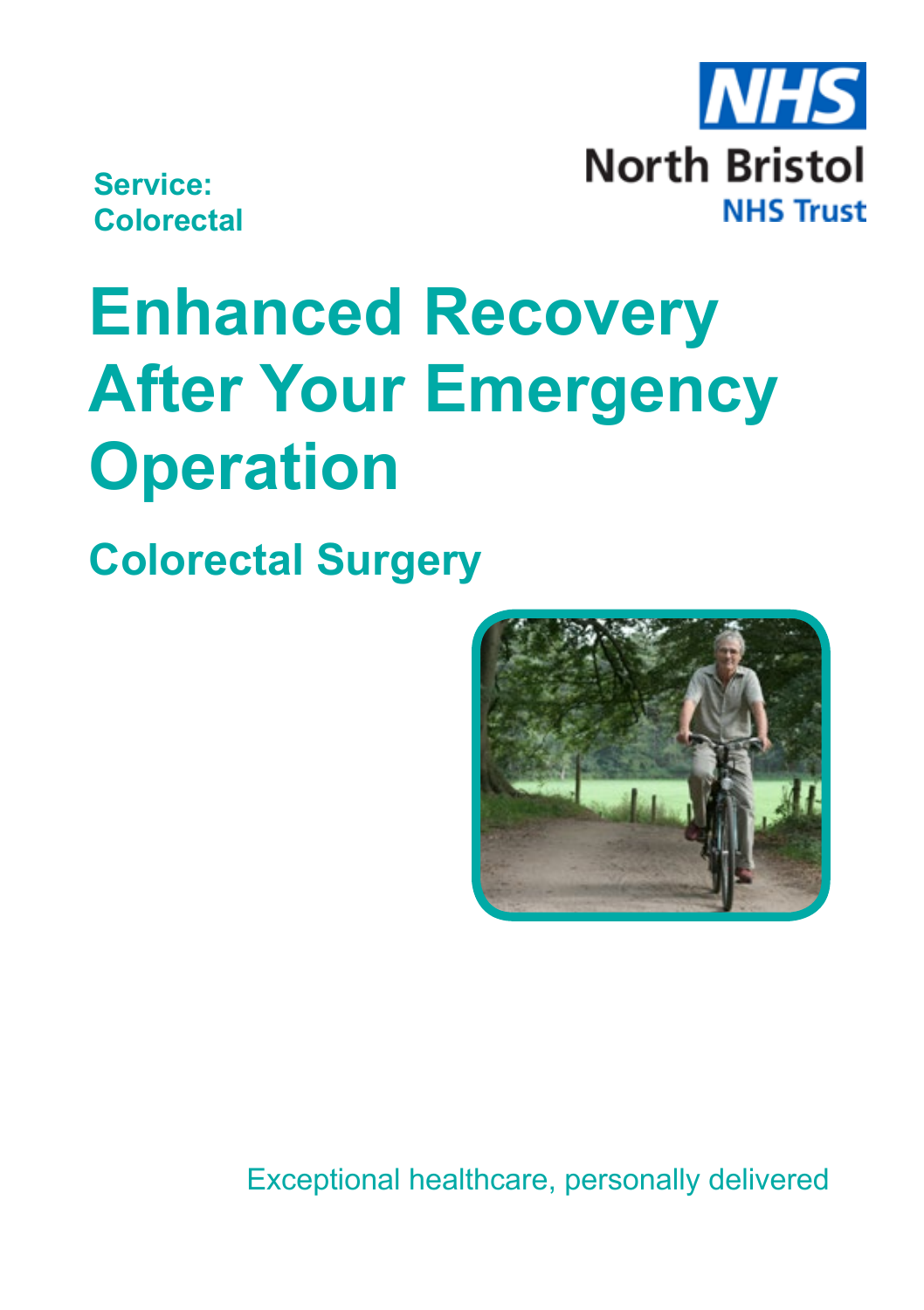# Your estimated discharge date is

...................................................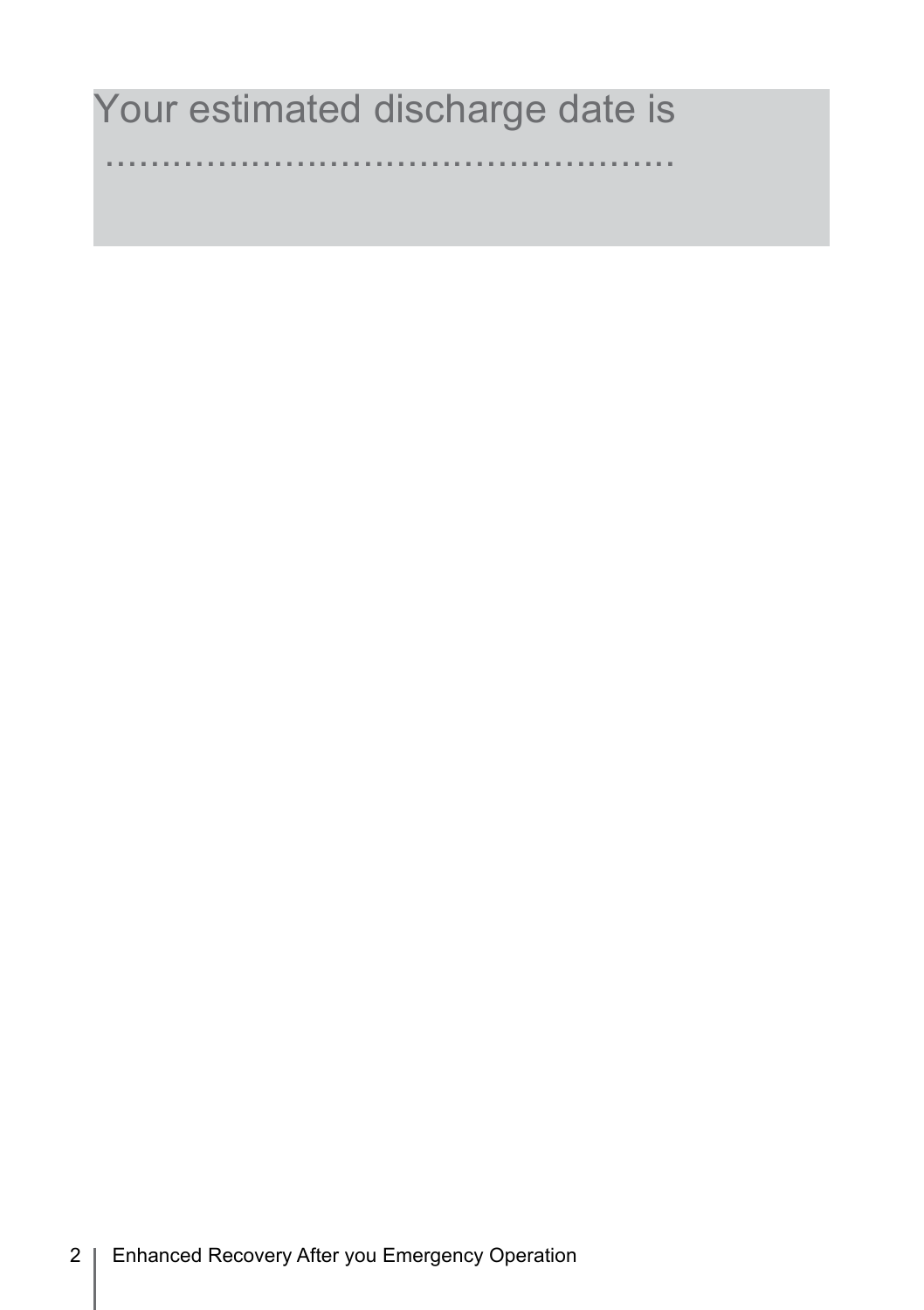### **Contents**

## Page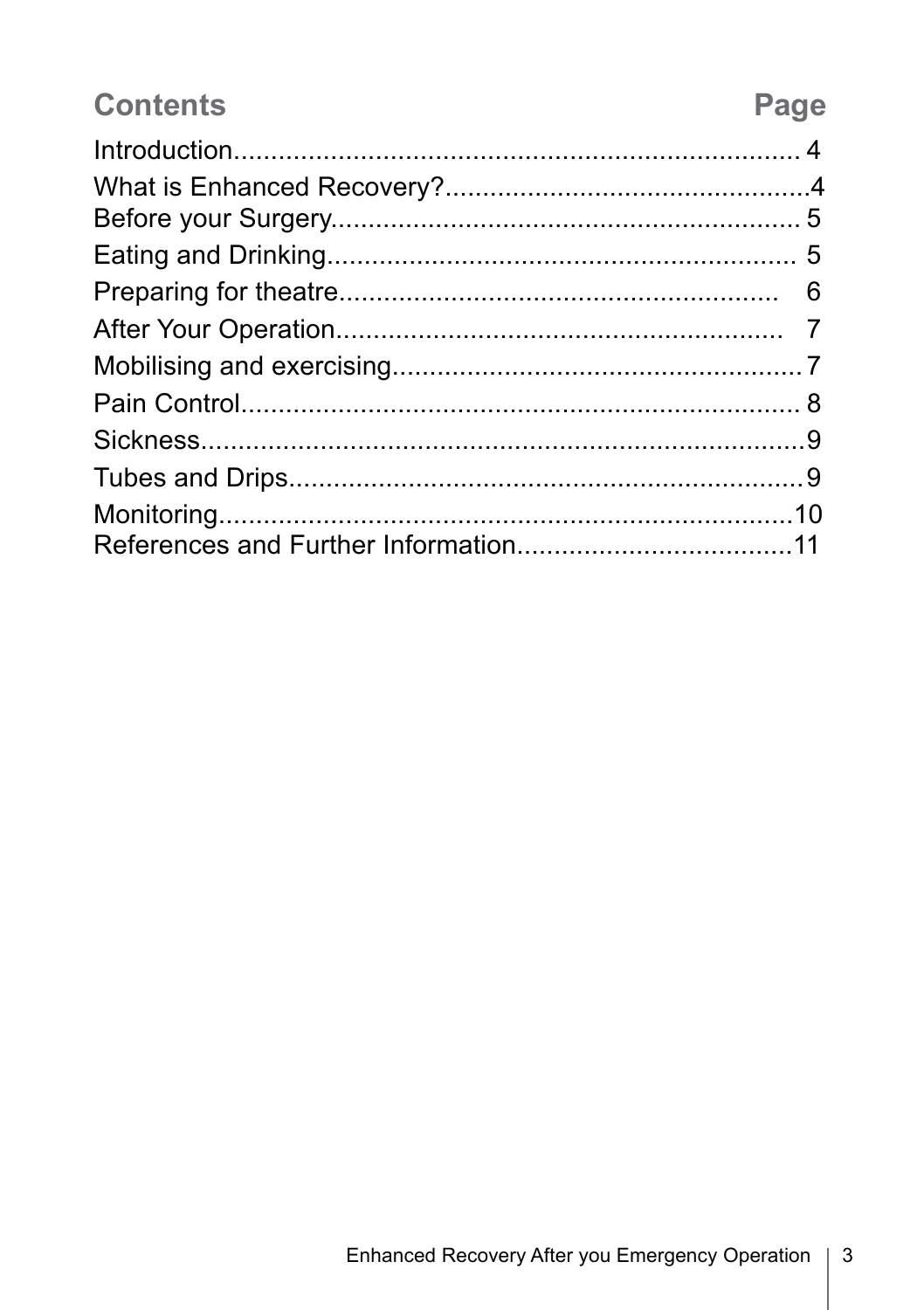# Enhanced Recovery after Emergency **Surgery**

### **Introduction**

This information aims to increase your level of understanding of how you can play an active part in your recovery, after your emergency surgery. If there is anything that you are unsure about, please ask. It is important that you understand how you can help yourself recover, so that you, your family and friends can be involved.

Enhanced Recovery is a programme offered by North Bristol NHS Trust for patients undergoing emergency bowel surgery. Having surgery as an emergency can be stressful, and this information will help your recovery.

#### **What is Enhanced Recovery?**

The aim of Enhanced Recovery is to get you back to full health as quickly as possible after your operation.

Research indicates that after surgery, the earlier we get you out of bed, exercising, eating and drinking, your recovery will be quicker and it will be less likely that complications will develop.

#### **Some of the benefits include:**

- $\blacksquare$  A quicker return of normal bowel function.
- $\blacksquare$  Reduced chest infections.
- $\blacksquare$  A quicker return to usual mobility.
- Decreased fatigue.
- $\blacksquare$  Reduced risk of developing blood clots after surgery.

In order to achieve this we need you to be partners with us, so that we can work together to speed up your recovery.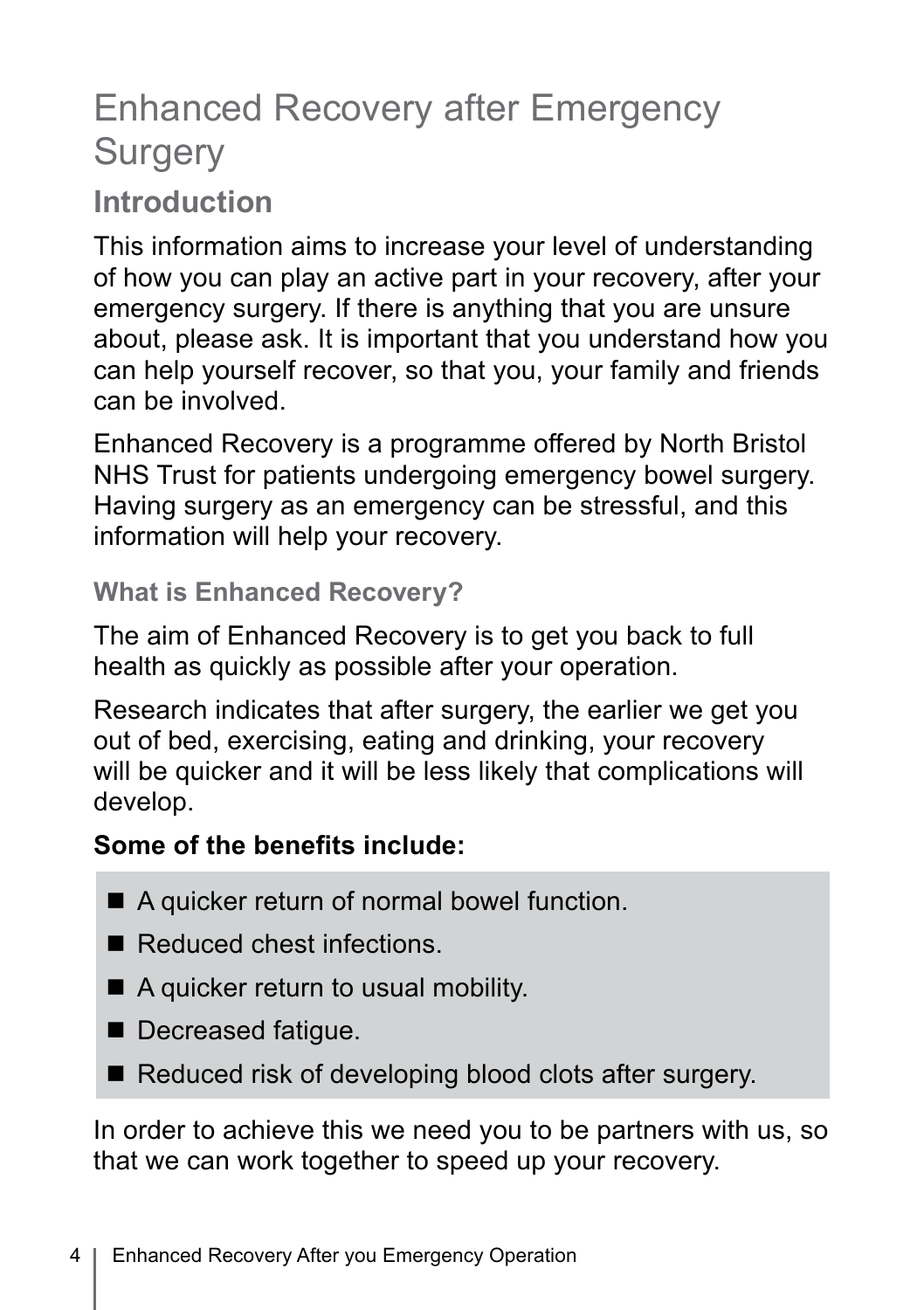#### **Before your Surgery**

There is evidence to suggest that keeping warm, before surgery, helps prevent infection. Please ensure you have a warm dressing gown or similar item of clothing to wear immediately before your operation.

If possible, please ask a relative or friend to also bring you a supply of comfortable 'day clothes' for after your operation. You will be encouraged to return to normality as quickly as possible, and this includes getting dressed.

#### **Eating and Drinking**

In preparation for your operation, if you are allowed to eat and drink normally, you should aim to take 3 of the Fortisip or Fortijuce supplement drinks per day. The drinks will be supplied by the ward for two days before your surgery.

The supplement drinks are important to help with wound healing, to reduce the risk of infection and aid with your overall recovery. It is important that you also continue to have a variety of other non-fizzy drinks during your hospital stay.

As well as the supplement drinks mentioned, you will also be required to take special carbohydrate drinks called 'Pre Op'. You will require two drinks the night before and 2 drinks on the day of your operation, three hours before surgery. If your operation is very urgent, you may only be given two 'Pre Op' drinks before surgery.

You may continue to eat for up to six hours before your operation and drink fluids for up to three hours before, unless otherwise directed by your doctor.

A few hours after your operation you will start to drink and eat if you wish. It is important that you eat and drink early after your surgery, however if your operation was for a blockage in the bowel, early eating may not be appropriate. The ward staff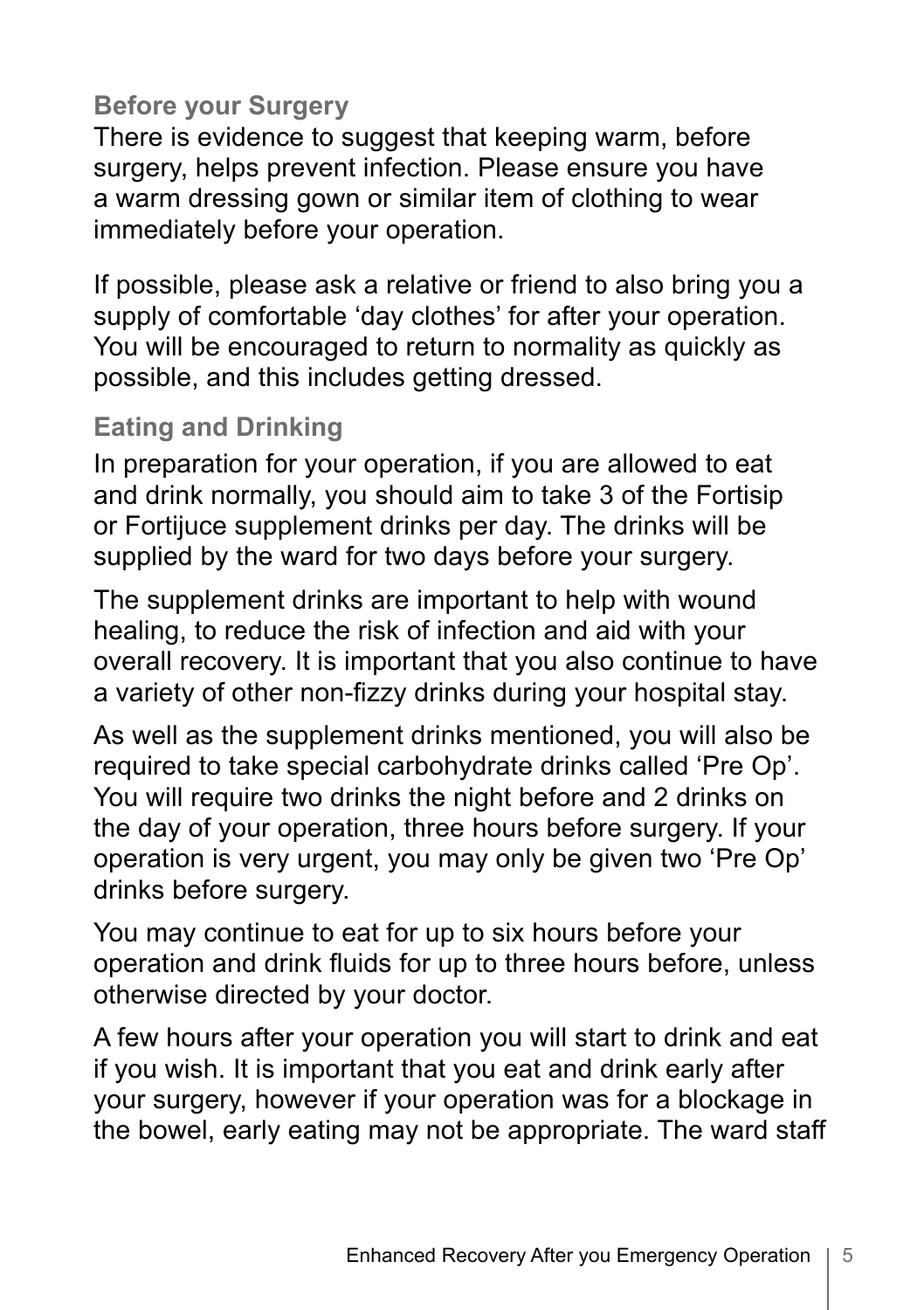will help and advise you. You will be expected to recommence the supplement drinks to help build up your strength. The drinks will either be given to you by the ward staff or you can help yourself to the drinks from the patients fridge.

Studies show that chewing gum after an operation can be helpful towards improving your recovery by assisting the bowel to return to its normal function.

Please ask a relative or friend to bring some chewing gum in for you. After your operation chew gum for 15 minutes, three times a day, until your bowel function returns to normal.

#### **Preparing for theatre**

On the day of your operation you may be given an enema to empty your bowel contents.

In order to help prevent blood clots you will be required to wear special support stockings (TEDS). The nurse will need to measure your legs to obtain the correct size.

You will also be given a small injection called 'clexane' at approximately 6pm each day you are in hospital. This helps reduce the risk of blood clots by thinning the blood.

Some patients who are at higher risk of experiencing blood clots may have to continue with the injection once home. This would only be for a few weeks after surgery and will be fully discussed with you when you are in hospital. Most patients are able to administer the injection themselves or with the help of a relative or carer. The nurses on the ward will show you how to use the injection during your hospital stay. If you have any problems with administering the injection an appointment can be made with your practice nurse to carry this out each day, or we will arrange for a District Nurse to visit you if you are unable to leave the house.

It is important that you keep yourself warm before your operation and you are advised to dress accordingly, (warm dressing gown, socks, slippers, blankets). You will be asked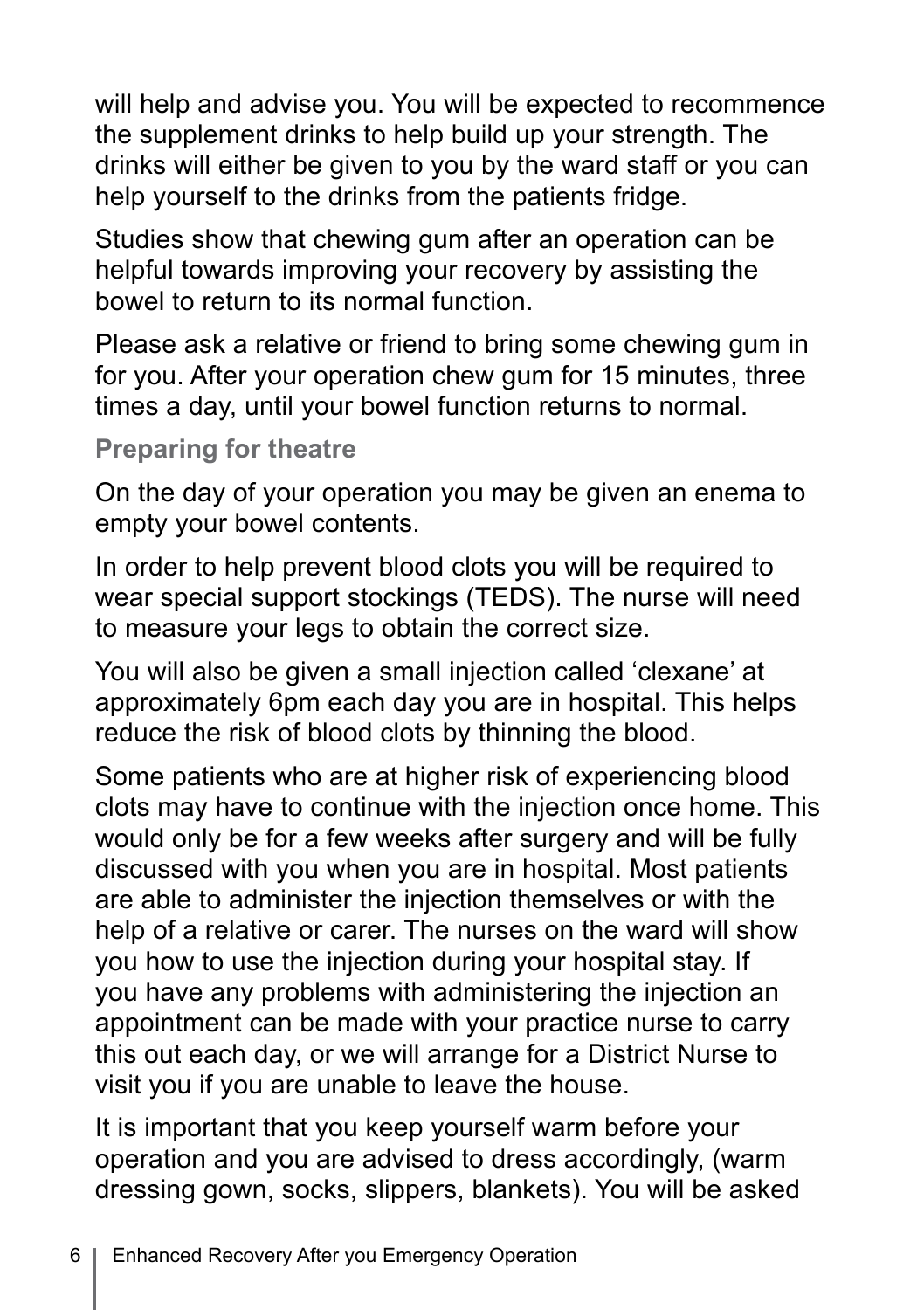to remove the warm clothing when it is time for your operation as you will be required to wear a hospital gown.

#### **After Your Operation**

#### **Mobilising and exercising**

Following your operation when you wake up, it is important that you do deep breathing exercises (as prevention against chest infection). You will need to do 5 deep breathing exercises every hour. To do these you will need to:

- $\blacksquare$  Be in an upright position.
- Take a deep slow breath in (feel your stomach gently rise).
- $\blacksquare$  Hold the breath for 3 seconds.
- $\blacksquare$  Breathe out slowly.
- $\blacksquare$  Repeat 5 times.

You should cough regularly to make sure your lungs are clear of secretions. To do this, place a towel or pillow over your abdomen and wound. Support it with your hands and cough.

When you are sitting in the chair or lying in bed, you should also do frequent leg exercises, (as prevention against blood clots) pointing your feet up and down and moving your ankles as if making circles can achieve this.

Depending on what time you come back to the ward, the staff will help you out of bed about six hours after your operation. You may sit out of bed for up to two hours on the day of surgery and then up to six-eight hours out of bed on each subsequent day after surgery if you can manage this.

You will be encouraged to walk at least 60 metres four to six times per day after your surgery if you can manage this. By being out of bed in a more upright position and by walking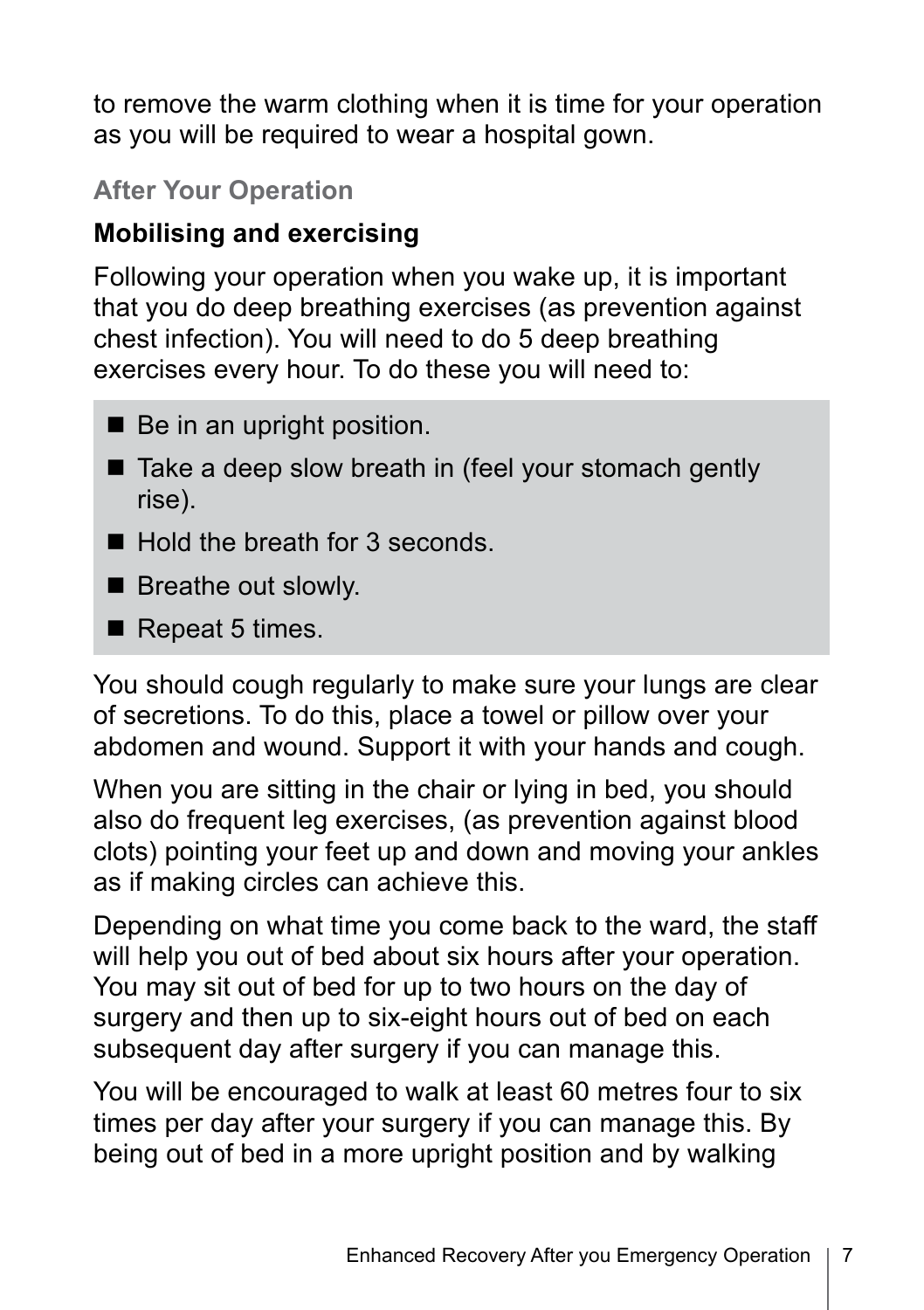regularly, lung function is improved and there is less chance of a chest infection after surgery. Circulation is also improved, reducing the risk of a blood clots and helping bowel function return to normal.

Try wearing your day clothes as soon as you feel able after your operation as this can help you feel positive about your recovery.

**Pain Control**

It is important that your pain is controlled so that you can walk about, breathe deeply, eat and drink, feel relaxed and sleep well. Please let us know if your pain is not manageable so that we can help you.

It is also important for us to know if you are either allergic or sensitive to certain pain killers.

You may be given one of, or a combination of the following methods of pain relief, to keep you comfortable after surgery:

- $\blacksquare$  Patient controlled analgesia (PCA). This is an intravenous pain killing medication, delivered by a machine, which is set up so that you can control it yourself. You will be given instructions on how to do this.
- $\blacksquare$  Tap block. This is an injection given at the time of your operation to temporarily numb the abdomen and keep you comfortable immediately afterwards.
- $\blacksquare$  Spinal block. This is an injection given at the time of your operation that will temporarily numb you from the waist down and will keep you comfortable afterwards.
- $\blacksquare$  Ketamine infusion. This is a continuous intravenous pain killing medication which will run up to 24 hours after surgery.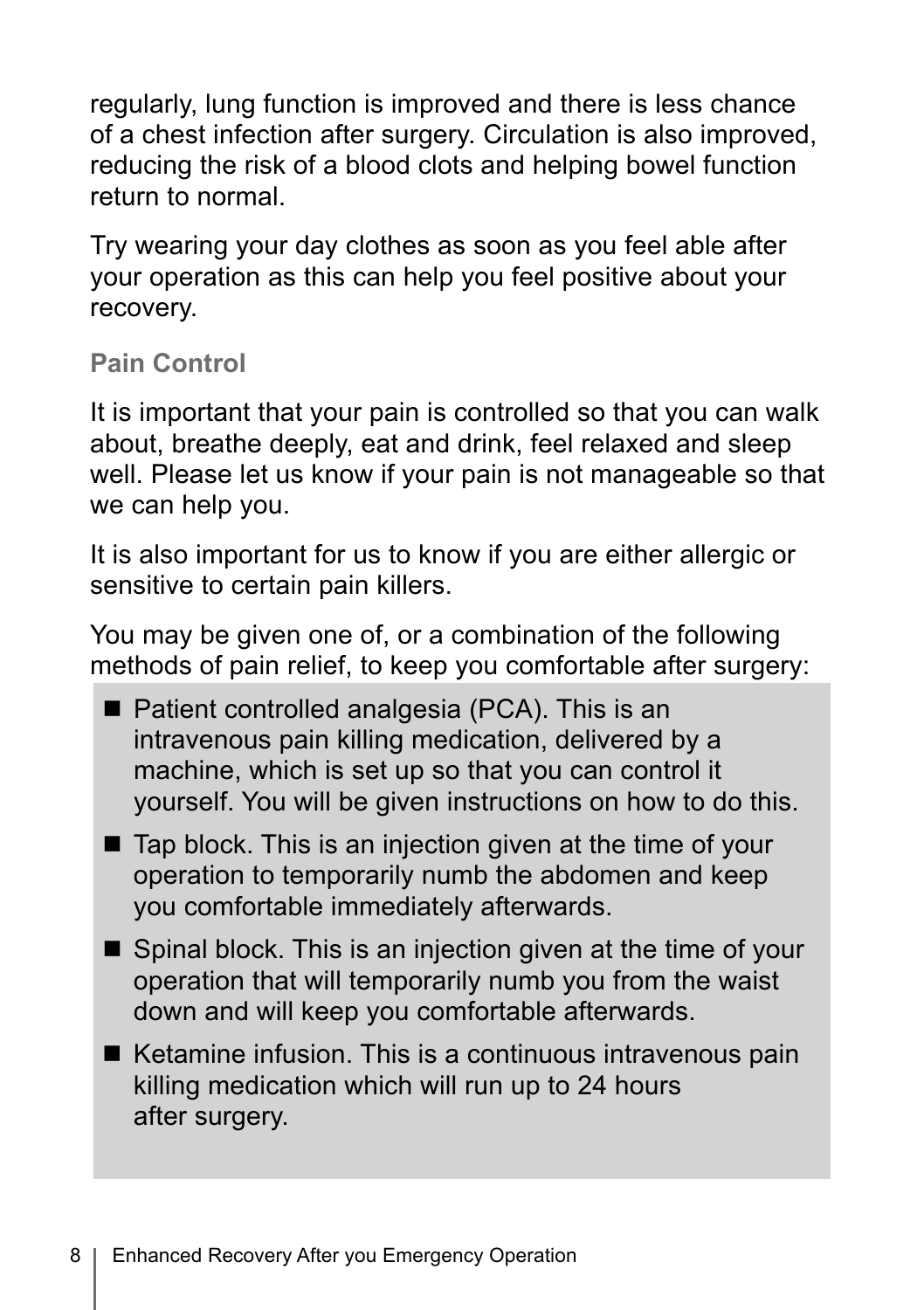The anaesthetist may discuss these options with you and explain more about it whilst you are in hospital, before your operation.

Alongside this, the doctors will prescribe other types of pain relieving medicines, which work in different ways. You will be given these regularly (three or four times per day) and you should feel more comfortable.

If the pain worsens at any time, please tell the nursing staff immediately and they will be able to help you.

#### **Sickness**

Sometimes after an operation it is not uncommon to feel nauseated and occasionally vomit. You will be given medication during surgery to reduce this, but if you feel sick following surgery please tell a member of staff who will be able to help.

#### **Tubes and Drips**

During your operation a tube (catheter) will be placed into your bladder so that we can check that your kidneys are working well and your urine output can be measured. This tube will be removed as soon as possible.

You will have an intravenous drip put into your arm to ensure you do not become dehydrated. The drip will normally be removed the day after surgery, but you may still have the intravenous port (venflon) in place for a couple of days in case we have to give other drugs through it.

It is possible you may return from your surgery with a tube in your nose. The tube may stay in a few days which will help drain your stomach if your surgery was due to a blockage or an emergency. We aim to remove the tube as soon as possible. Please wait until the tube is removed before trying to eat. Staff can advise.

You may also be required to breathe extra oxygen for a short while after your operation.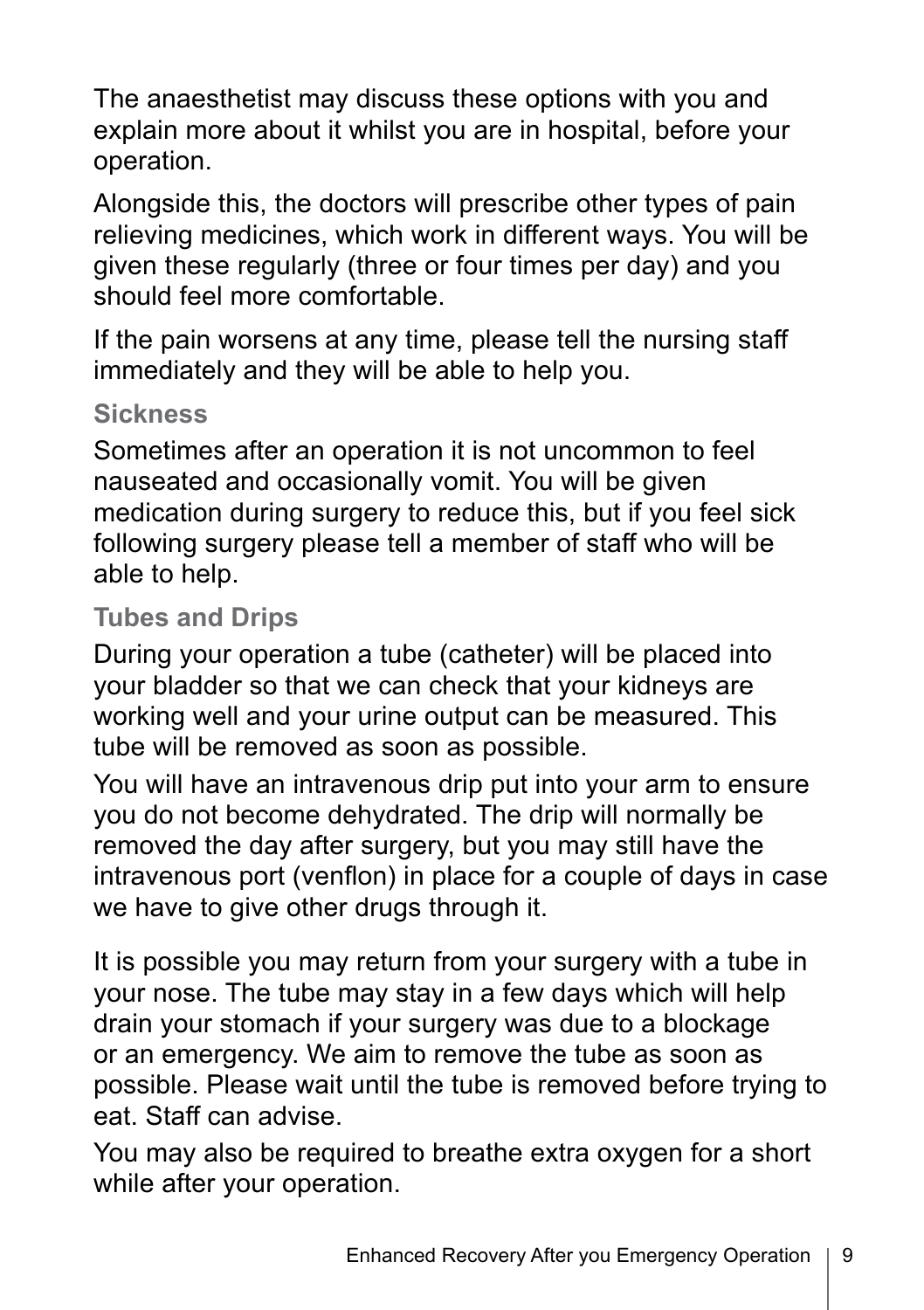#### **Monitoring**

Many different things will be monitored during your treatment including:

- Observations (blood pressure, pulse, temperature).
- $\blacksquare$  Fluid in.
- **n** Fluid out.
- $\blacksquare$  Food eaten.
- $\blacksquare$  When your bowel first starts working or you pass wind.
- Pain assessment.
- Number of walks achieved.
- $\blacksquare$  Time spent out of bed.

You may be asked to tell us about what you eat and drink and what you pass so that we can record it.

Whilst you are in hospital you will be asked to participate in maintaining a daily diary / log (provided by the ward), so that you can keep a record of how well you are managing. This will help us monitor your progress.

Please remember playing an active part in your recovery will help you get better sooner. If you have any questions regarding your recovery please do not be afraid to ask a member of staff.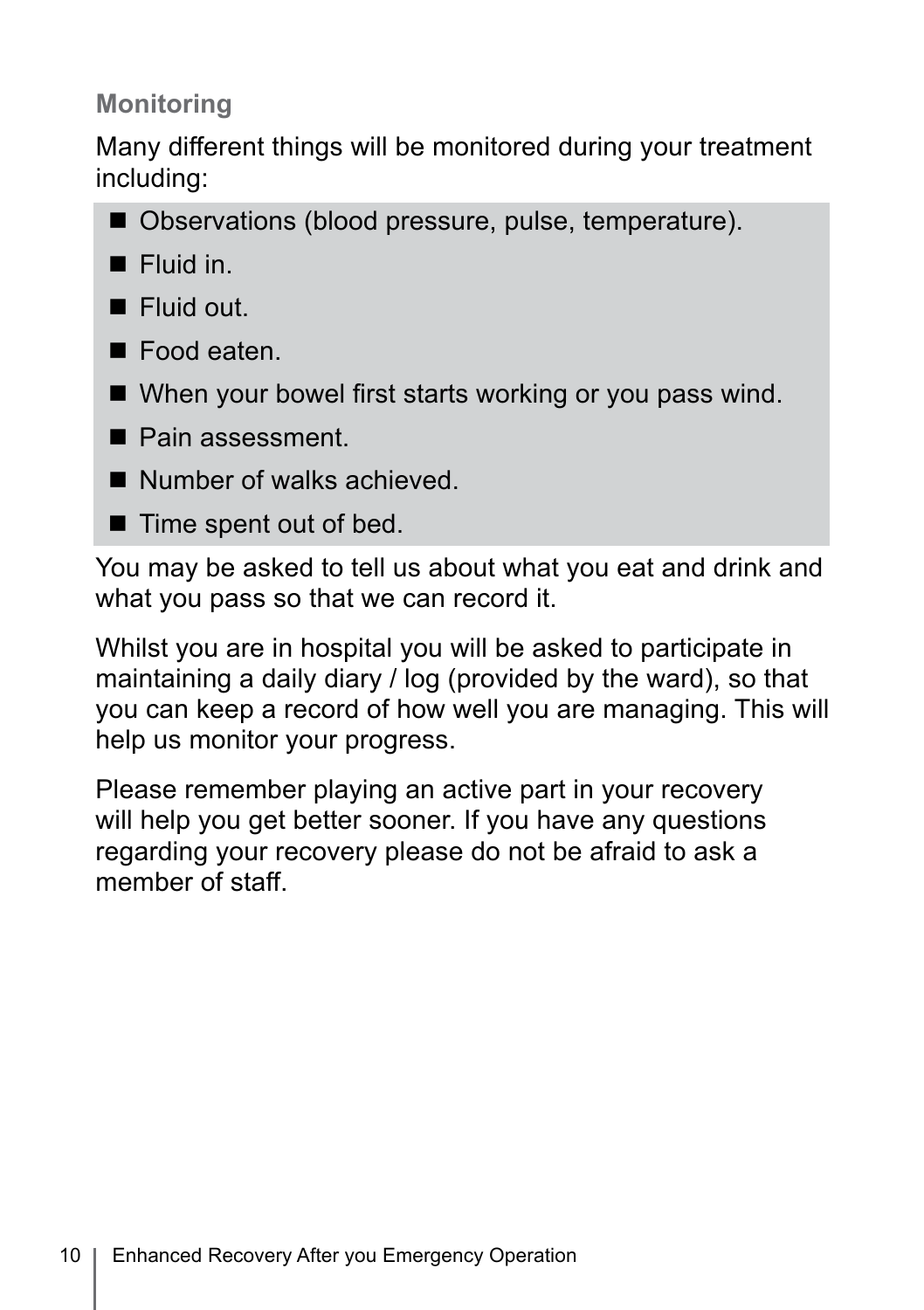**References and Further Information**

For further information on the Enhanced Recovery Programme you may access the following web sites:

#### **www.improvement.nhs.uk/enhancedrecovery**

#### **www.nbt.nhs.uk/erp**

**www.dh.gov.uk**

NHS Constitution. Information on your rights and responsibilities: **www.nhs.uk/aboutnhs/constitution**